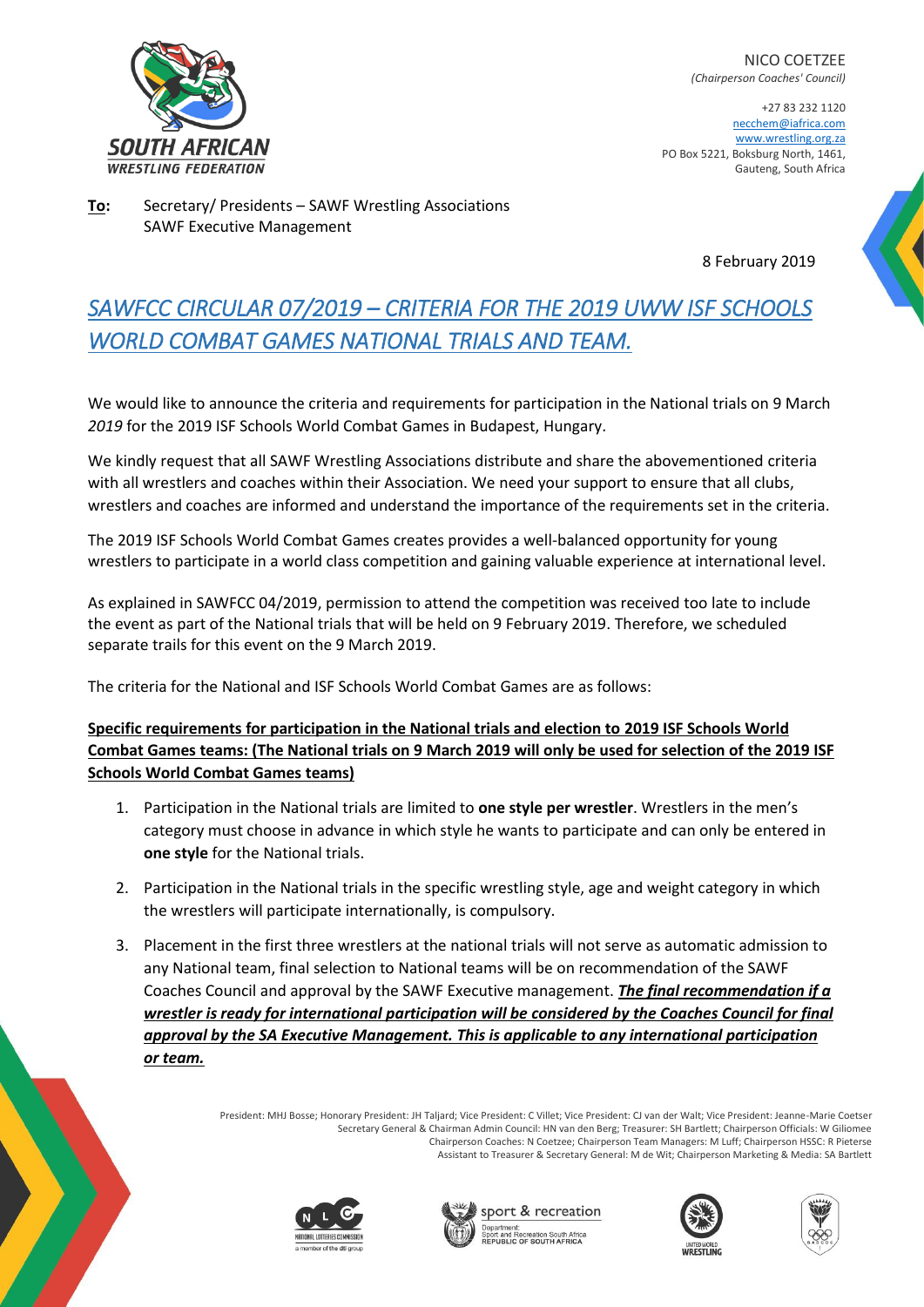



- 4. There will be no requirement with regards to attendance of national training sessions and camps or compulsory participation in any championships or tournaments.
- 5. Wrestlers selected to the **2019 ISF Schools World Combat Games teams** must attend at least 80% of the scheduled National training sessions and physically participate and complete the workout. The attendance requirement will be applicable from the National trials on 9 March 2019 up to and including the date on which the above Championships takes place.
- 6. All scheduled National training camps for wrestlers selected to the **2019 ISF Schools World Combat Games teams** are compulsory. The attendance requirement will be applicable from the National trials on 9 March 2019 to and including the date on which the above Championships takes place.

#### **General eligibility requirements (applicable to local and overseas wrestlers):**

#### South African Wrestling Federation:

- 1. Must be a South African Citizen in possession of a legal identification document and a valid passport. All u/18 wrestlers must be in possession of a valid unabridged birth certificate.
- 2. Must be registered with a legally affiliated wrestling club of the SAWF.
- 3. Wrestlers and coaches may not be the subject of a disciplinary investigation, hearing or disciplinary suspension for any violation (including but not limited to illegal substances) during the period of his selection to the team.
- 4. Wrestlers must comply with the Rules and Code of Conduct of the SA Wrestling Federation and adhere to these rules at all times.
- 5. Wrestlers must comply with the Rules and Code of Conduct of the International Federation United World Wrestling.
- 6. Must have participated in the required National tournaments as well as other qualification tournaments as determined in the selection criteria.
- 7. Comply with the requirements for attendance of the National training and training camps as determined in the criteria.
- 8. All wrestlers will be required to pass a fitness and skill test as determined by the SAWF Coaching Council within the norms and standards of the testing protocol for Olympic Wrestling performed by an accredited institution. Attached please find the current protocol.
- 9. Respect and uphold the principals of sportsmanship as well as the principal of no violence.